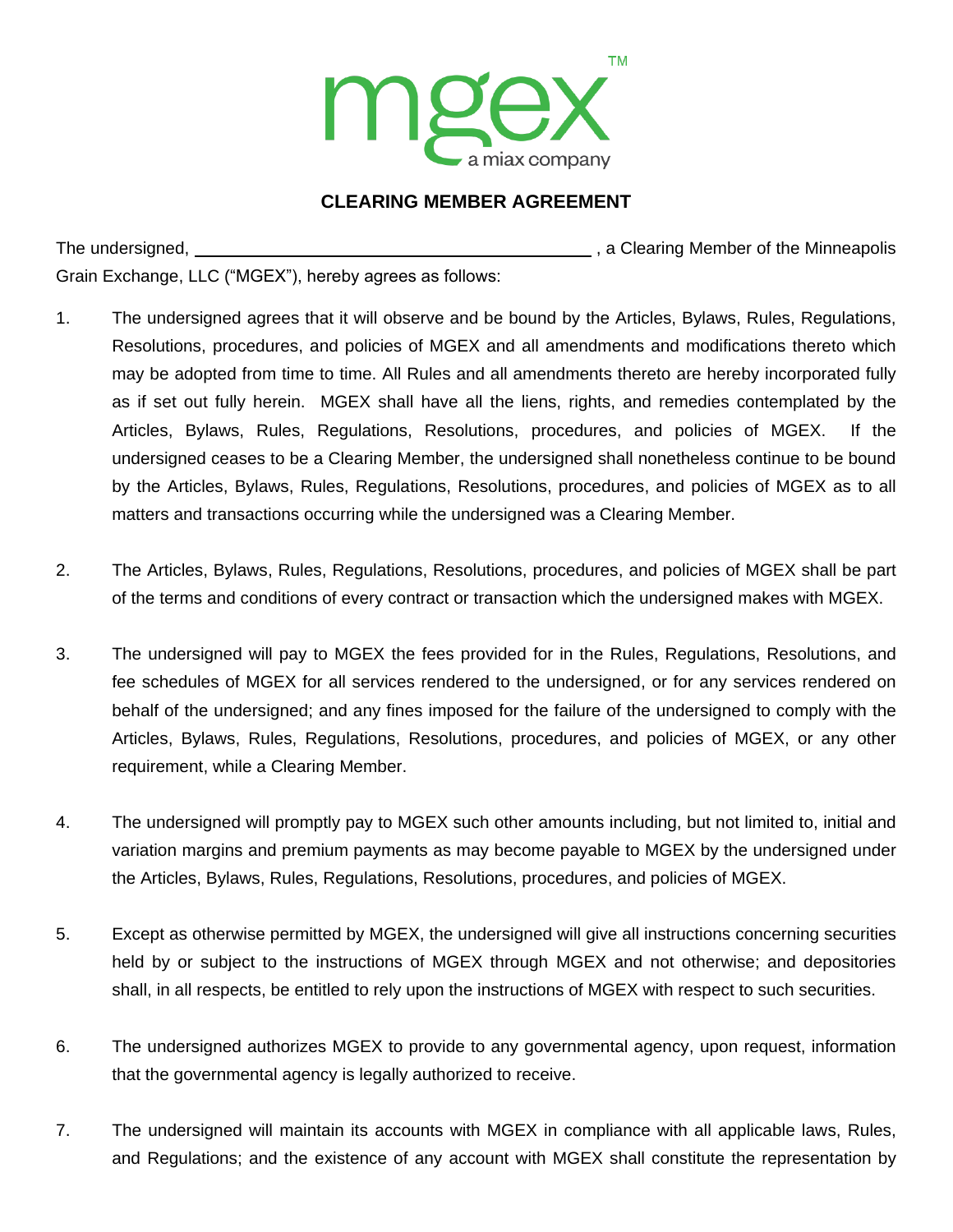the undersigned to MGEX that such account has been maintained in compliance with all applicable laws, Rules, and Regulations at all times during existence.

- 8. The undersigned agrees to notify each MGEX in the event it has a significant negative change to its authority to perform its obligations as a clearing member or becomes unqualified to do business in a jurisdiction where such qualification is required.
- 9. The undersigned acknowledges and agrees that MGEX is not liable to it or to any third party for any direct damages which may arise from any claim relating to services provided by MGEX; nor is MGEX liable for any special, consequential, exemplary, or incidental damages (including lost profits) arising from any claim relating to services provided by MGEX, regardless if the claim for such damages is based on warranty, contract, tort (including negligence or strict liability), or otherwise, even if an authorized representative of MGEX is advised or has knowledge of the possibility or likelihood of claims or damages.
- 10. All claims and disputes arising under or relating to this Agreement are to be settled by binding arbitration in the State of Minnesota. An award of arbitration may be confirmed in a court of competent jurisdiction.
- 11. The undersigned represents and warrants to MGEX that:
	- (a) neither the execution and delivery of this Agreement, nor any act to be performed pursuant to this Agreement by MGEX, or by or on behalf of the undersigned, will violate any: partnership agreement, Articles of Incorporation, Charter, Bylaws, entity agreements to which the undersigned may be bound, or any law or Regulation of any governmental authority;
	- (b) it meets all the requirements for clearing membership;
	- (c) all current and future trading activity of the undersigned will conform to the requirements for such trading activity as established by MGEX; and
	- (d) all information provided herein is true, accurate, and complete.

\*\*\*Signature page follows.